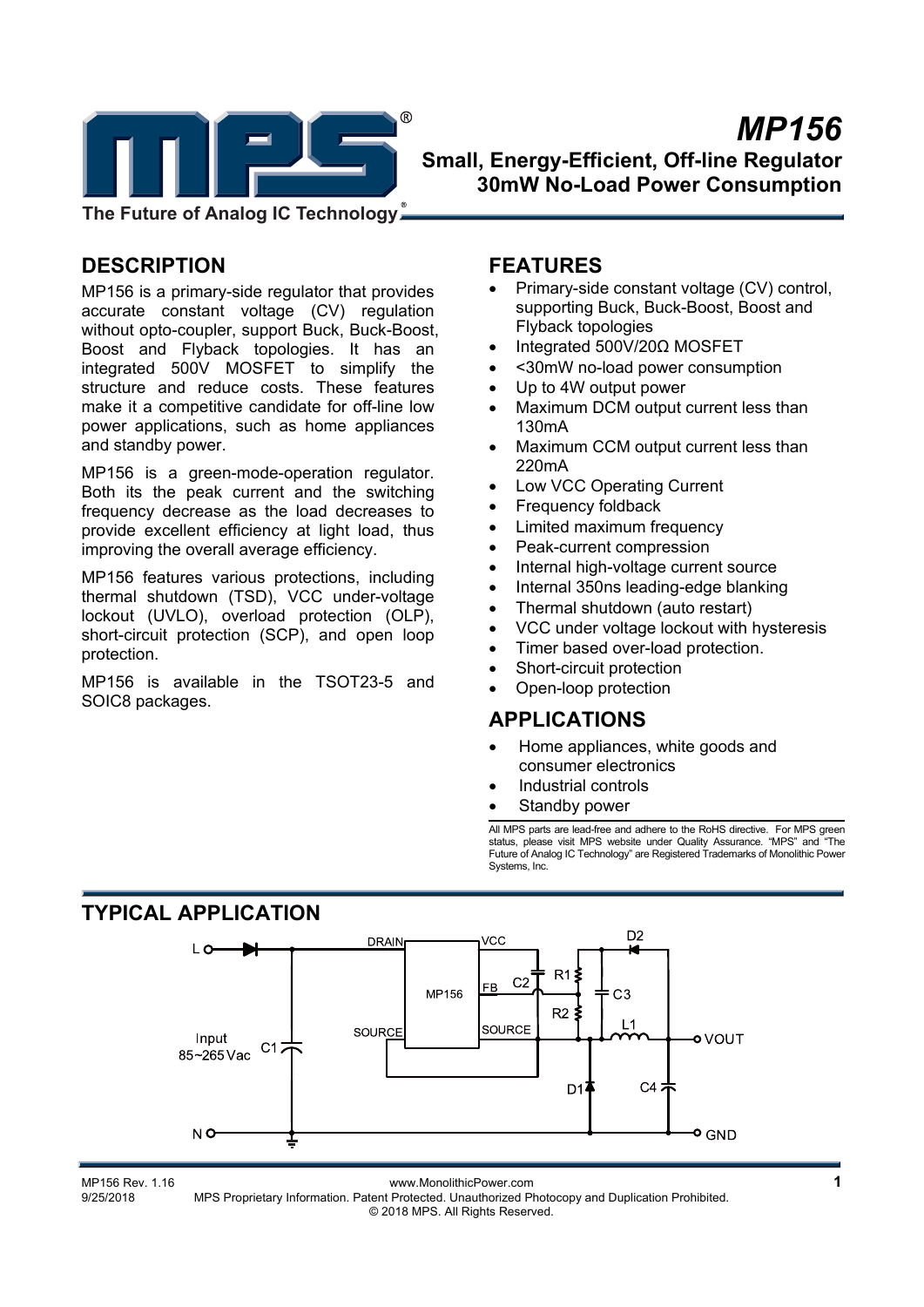

| <b>Part Number*</b> | Package         | <b>Top Marking</b> |
|---------------------|-----------------|--------------------|
| <b>MP156GJ</b>      | <b>TSOT23-5</b> | AFA                |
| MP156GS             | <b>SOIC8</b>    | MP156              |

## **ORDERING INFORMATION**

\* For Tape & Reel, add suffix –Z (e.g. MP156GJ–Z);

\* For Tape & Reel, add suffix –Z (e.g. MP156GS–Z);

# **PACKAGE REFERENCE**



# **ABSOLUTE MAXIMUM RATINGS (1)**

| Continuous Power Dissipation $(T_A = +25^{\circ}C)^{(2)}$ |
|-----------------------------------------------------------|
|                                                           |
|                                                           |
|                                                           |
|                                                           |
| Storage Temperature-60°C to +150°C                        |
| ESD Capability Human Body Mode  4.0kV                     |
| ESD Capability Machine Mode200V                           |
|                                                           |

## *Recommended Operating Conditions* **(3)**

Operating Junction Temp.  $(T_J)$ . -40°C to +125°C Operating VCC range ..................... 5.3V to 5.6V

#### *Thermal Resistance* **(4)** *θJA θJC* TSOT23-5 .............................. 100 ...... 55 ... °C/W SOIC8...................................... 96 ....... 45 ... °C/W

#### **Notes:**

- 1) Exceeding these ratings may damage the device.<br>2) The maximum allowable power dissipation is a fu
- 2) The maximum allowable power dissipation is a function of the maximum junction temperature  $T_J(MAX)$ , the junction-toambient thermal resistance  $\theta_{JA}$ , and the ambient temperature TA. The maximum allowance continuous power dissipation at any ambient temperature is calculated by any ambient temperature is calculated by PD(MAX)=(TJ(MAX)-TA)/θJA. Exceeding the maximum allowance power dissipation will cause excessive die temperature, and the regulator will go into thermal shutdown. Internal thermal shutdown circuit protects the device from permanent damage.
- 3) The device is not guaranteed to function outside of its operating conditions.
- 4) Measured on JESD51-7, 4-layer PCB.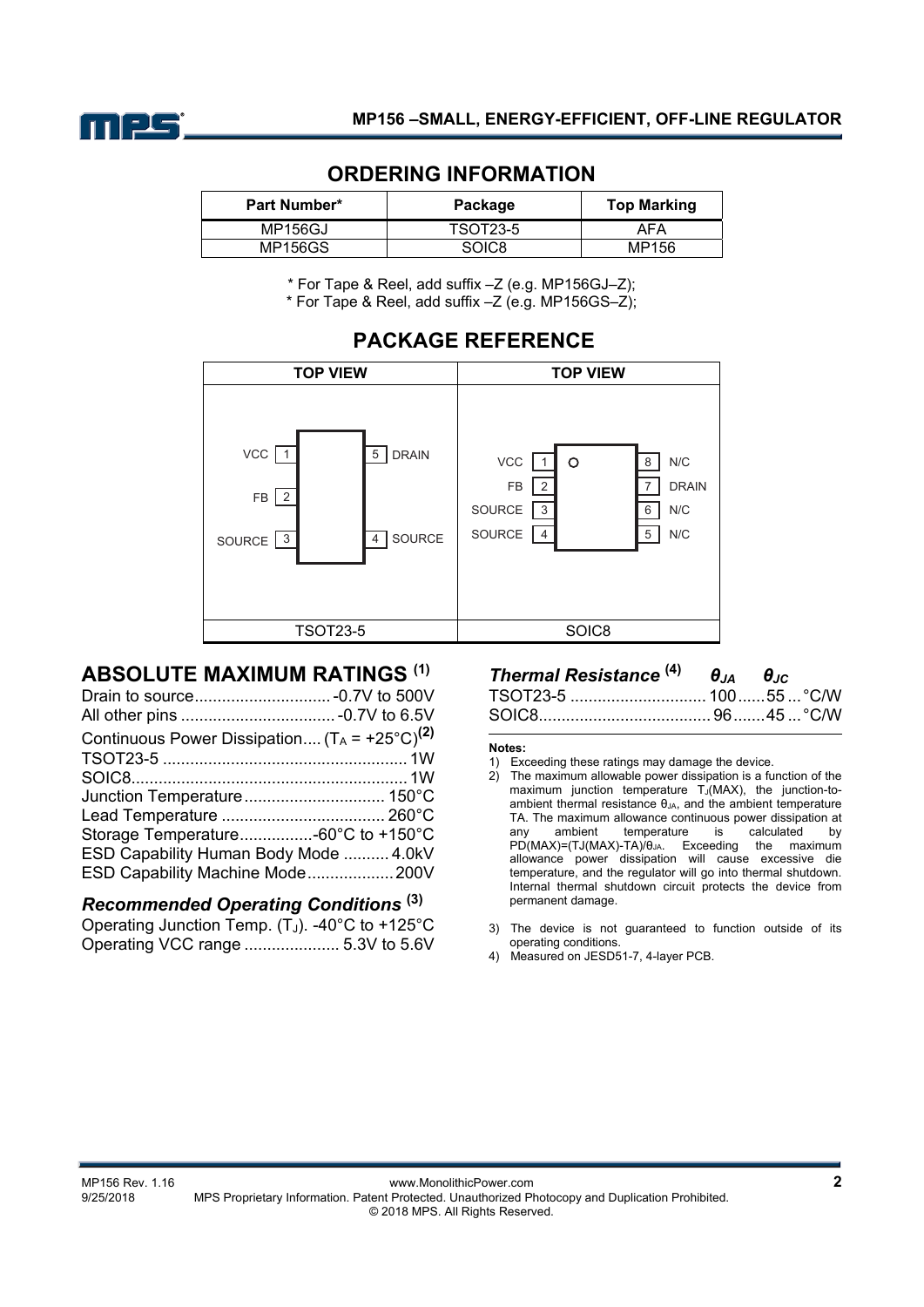

# **ELECTRICAL CHARACTERISTICS**

 $V_{\text{CC}}$  = 5.8V,  $T_A$  = 25°C, unless otherwise noted.

| <b>Parameter</b>                                                | Symbol                   | <b>Condition</b>                                 | Min  | <b>Typ</b> | <b>Max</b> | <b>Units</b> |
|-----------------------------------------------------------------|--------------------------|--------------------------------------------------|------|------------|------------|--------------|
| <b>Start-up Current Source (Drain Pin)</b>                      |                          |                                                  |      |            |            |              |
| Internal regulator supply current                               | Iregulator               | VCC=4V; V <sub>Drain</sub> =100V                 | 2.5  | 3.5        | 4.5        | mA           |
| Drain pin leakage current                                       | $I_{\text{Leak}}$        | VCC=5.8V;V <sub>Drain</sub> =400V                |      | 10         | 12         | μA           |
| <b>Breakdown Voltage</b>                                        | $V_{\text{(BR)DSS}}$     |                                                  | 500  |            |            | $\vee$       |
| <b>Supply Voltage Management (VCC Pin)</b>                      |                          |                                                  |      |            |            |              |
| VCC level (increasing) where<br>the internal regulator stops    | VCC <sub>OFF</sub>       |                                                  | 5.4  | 5.6        | 5.8        | V            |
| VCC level (decreasing) where<br>the internal regulator turns on | <b>VCCON</b>             |                                                  | 5.1  | 5.3        | 5.6        | V            |
| VCC regulator on and off<br>hysteresis                          |                          |                                                  |      | 250        |            | mV           |
| VCC level (decreasing) where<br>the IC stops                    | <b>VCC</b> stop          |                                                  |      | 3.4        |            | V            |
| VCC level (decreasing) where<br>the protection phase ends       | <b>VCC<sub>pro</sub></b> |                                                  |      | 2.4        |            | V            |
| Internal IC consumption                                         | $_{\rm lcc}$             | <b>VCC=5.8V,</b><br>$f_s = 37$ kHz,<br>$D = 40%$ |      |            | 430        | μA           |
| Internal IC consumption (No<br>switching)                       | $_{\text{Lcc}}$          |                                                  |      |            | 165        | uA           |
| Internal IC consumption, latch-<br>off phase                    | <b>ICCLATCH</b>          | $VCC = 5.3V$                                     |      | 16         |            | μA           |
| <b>Internal MOSFET (Drain Pin)</b>                              |                          |                                                  |      |            |            |              |
| <b>Breakdown Voltage</b>                                        | <b>VBRDSS</b>            |                                                  | 500  |            |            | V            |
| ON resistance                                                   | R <sub>on</sub>          |                                                  |      | 20         |            | Ω            |
| <b>Internal Current Sense</b>                                   |                          |                                                  |      |            |            |              |
| Peak current limit                                              | Limit                    |                                                  | 260  | 290        | 345        | mA           |
| Leading-edge blanking                                           | $\tau$ LEB1              |                                                  |      | 350        |            | ns           |
| SCP point                                                       | <b>I</b> scp             |                                                  |      | 450        |            | mA           |
| Leading-edge blanking for SCP                                   | TLEB <sub>2</sub>        |                                                  |      | 180        |            | ns           |
| <b>Feedback Input (FB Pin)</b>                                  |                          |                                                  |      |            |            |              |
| Minimum off time                                                | $\tau$ minoff            |                                                  | 15   | 18         | 21         | μs           |
| Primary MOSFET feedback<br>turn-on threshold                    | $V_{FB}$                 |                                                  | 2.45 | 2.55       | 2.65       | V            |
| OLP feedback trigger threshold<br><b>OLP</b>                    | VFB_OLP                  |                                                  | 1.6  | 1.7        | 1.8        | V            |
| OLP delay time                                                  | $\tau_{OLP}$             | $f_s = 37kHz$                                    |      | 170        |            | ms           |
| Open-loop detection                                             | <b>VOLD</b>              |                                                  |      | 60         |            | mV           |
| <b>Thermal Shutdown</b>                                         |                          |                                                  |      |            |            |              |
| Thermal shutdown threshold                                      |                          |                                                  |      | 150        |            | $^{\circ}$ C |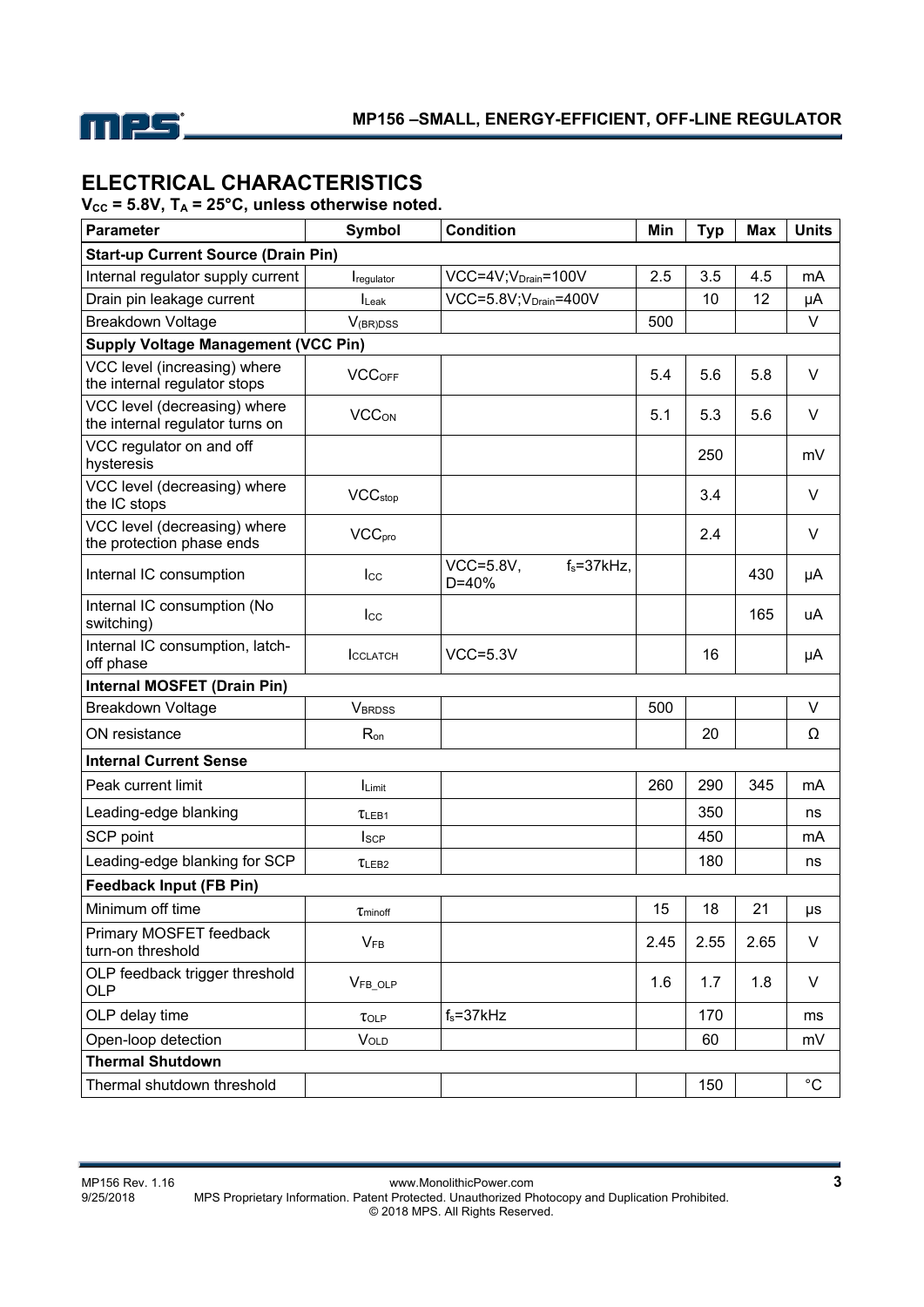

# **TYPICAL CHARACTERISTICS**







**Minimum Off Time vs. Junction Temperature**



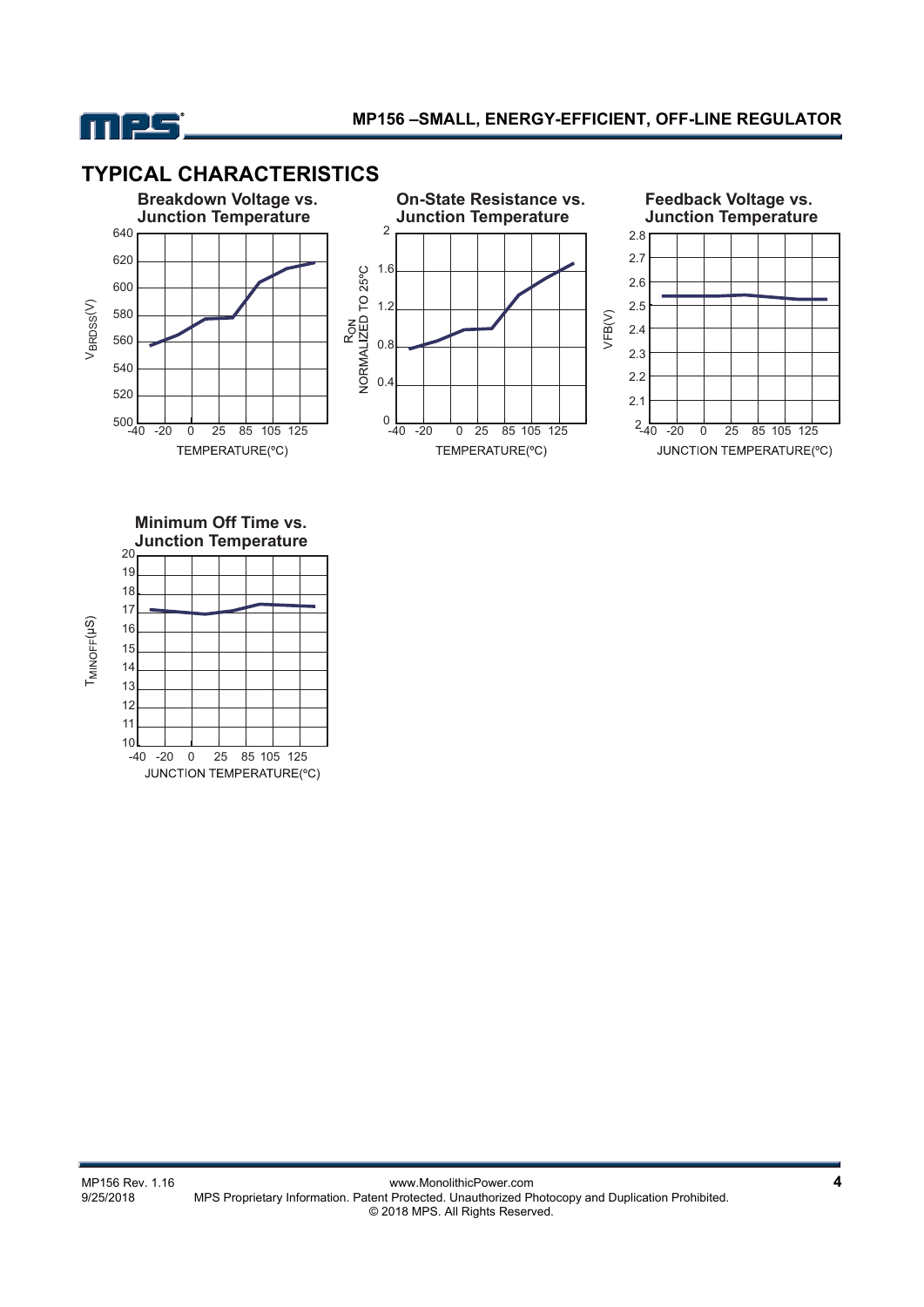

## **TYPICAL PERFORMANCE CHARACTERISTICS**

**VIN = 265VAC, VOUT = 12V, IOUT = 150mA, L = 1.8mH, COUT = 100μF, TA = +25°C, unless otherwise noted.** 



## **Open Loop Protection**

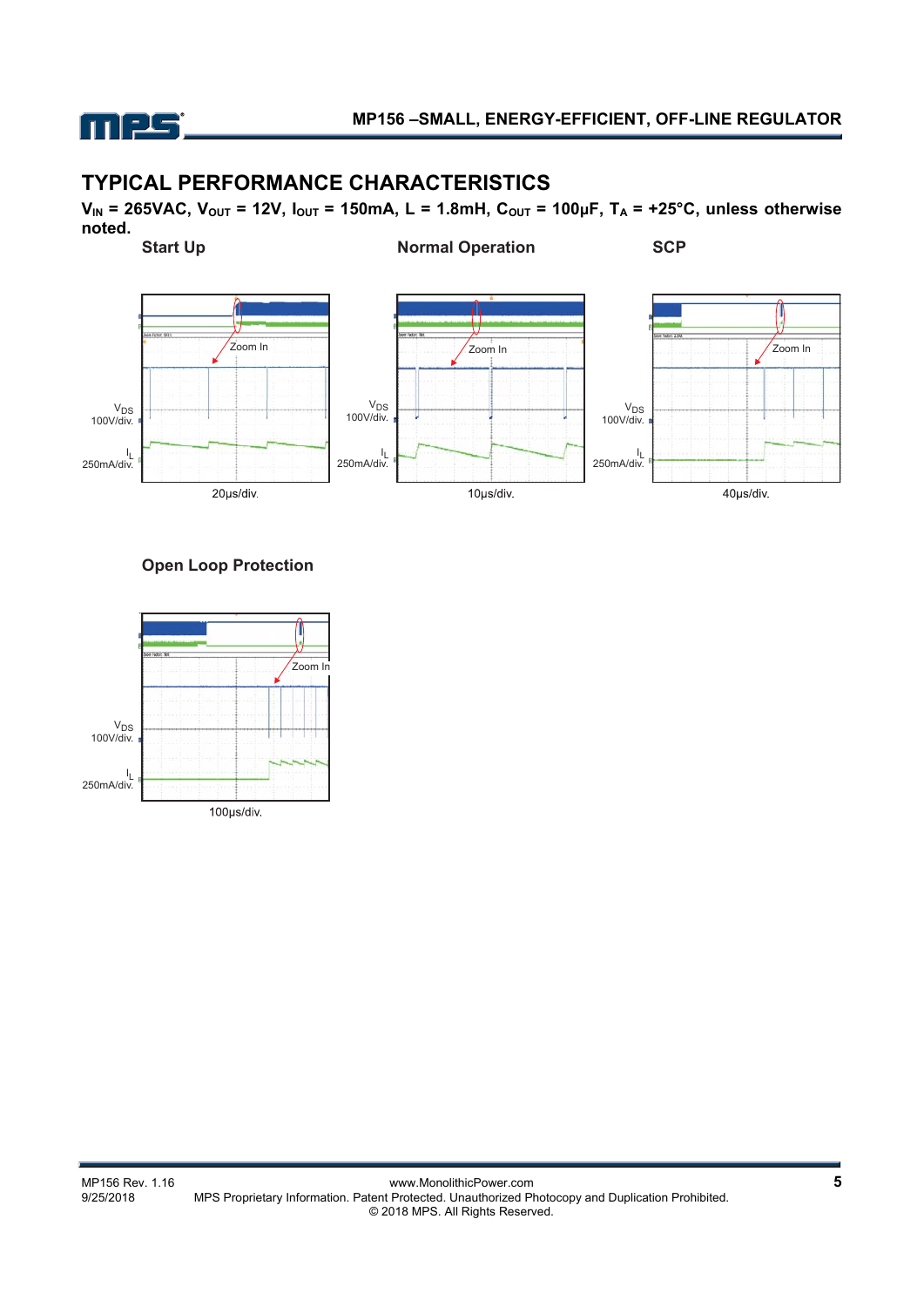

## **TYPICAL PERFORMANCE CHARACTERISTICS** *(continued)*

**VIN = 230VAC, VOUT = 12V, IOUT = 150mA, L = 1.8mH, COUT = 100μF, TA = +25°C, unless otherwise noted.** 



**Output Voltage Ripple Load Transient**





MP156 Rev. 1.16<br>9/25/2018 MPS Proprietary Information. Patent Protected. Unauthorized Photocopy and Duplication Prohibited. MPS Proprietary Information. Patent Protected. Unauthorized Photocopy and Duplication Prohibited. © 2018 MPS. All Rights Reserved.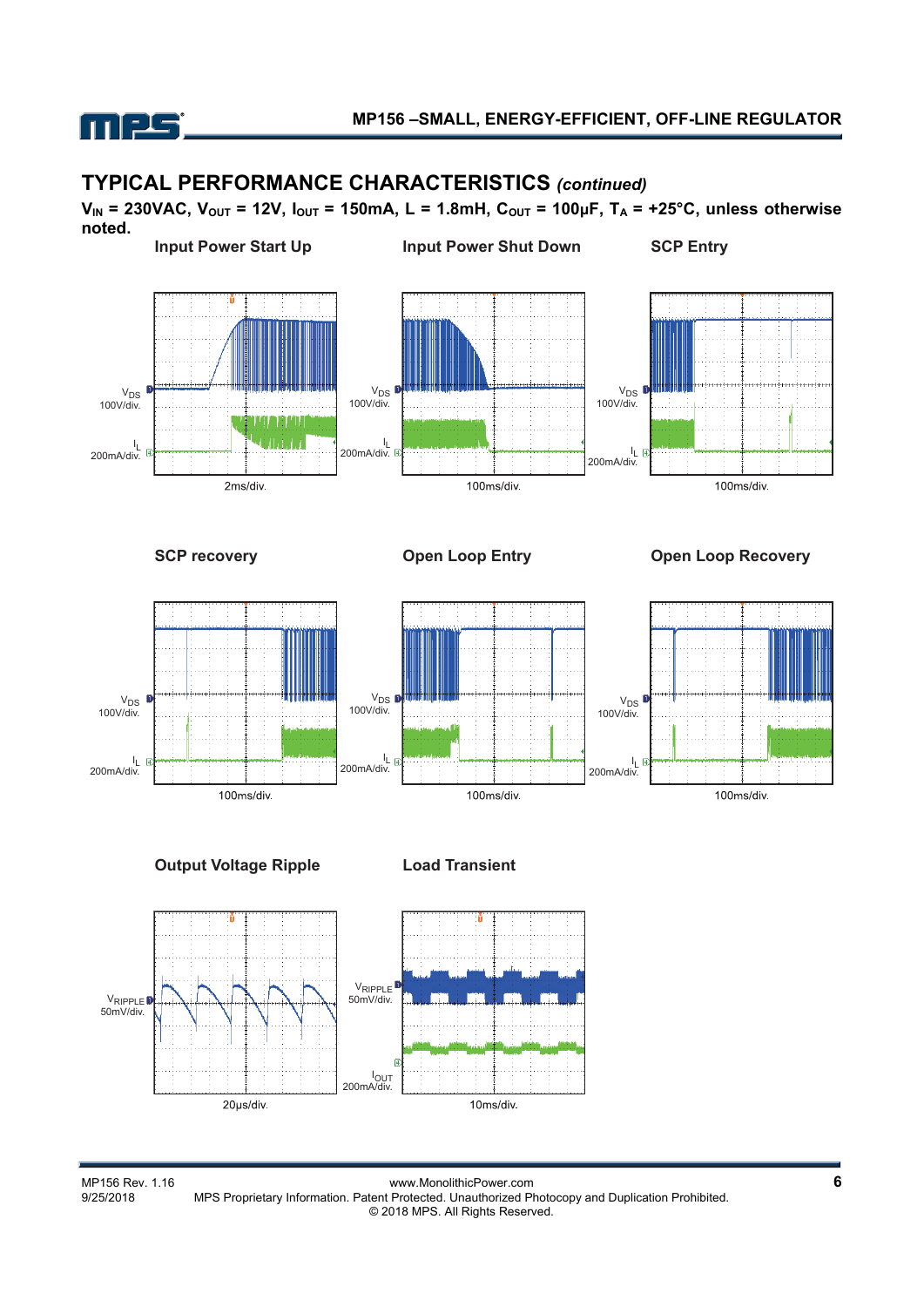

# **PIN FUNCTIONS**

| Pin#<br><b>TSOT23-5 SOIC8</b> | Pin#  | <b>Name</b>  | <b>Description</b>                                                           |
|-------------------------------|-------|--------------|------------------------------------------------------------------------------|
|                               |       | <b>VCC</b>   | Control circuit power supply.                                                |
| 2                             | 2     | FB           | Regulator feedback.                                                          |
| 3,4                           | 3.4   |              | SOURCE   Internal power MOSFET source. Ground reference for VCC and FB pins. |
| 5                             |       | <b>DRAIN</b> | Internal power MOSFET drain. High-voltage current source input.              |
|                               | 5,6,8 | N/C          | Not connected.                                                               |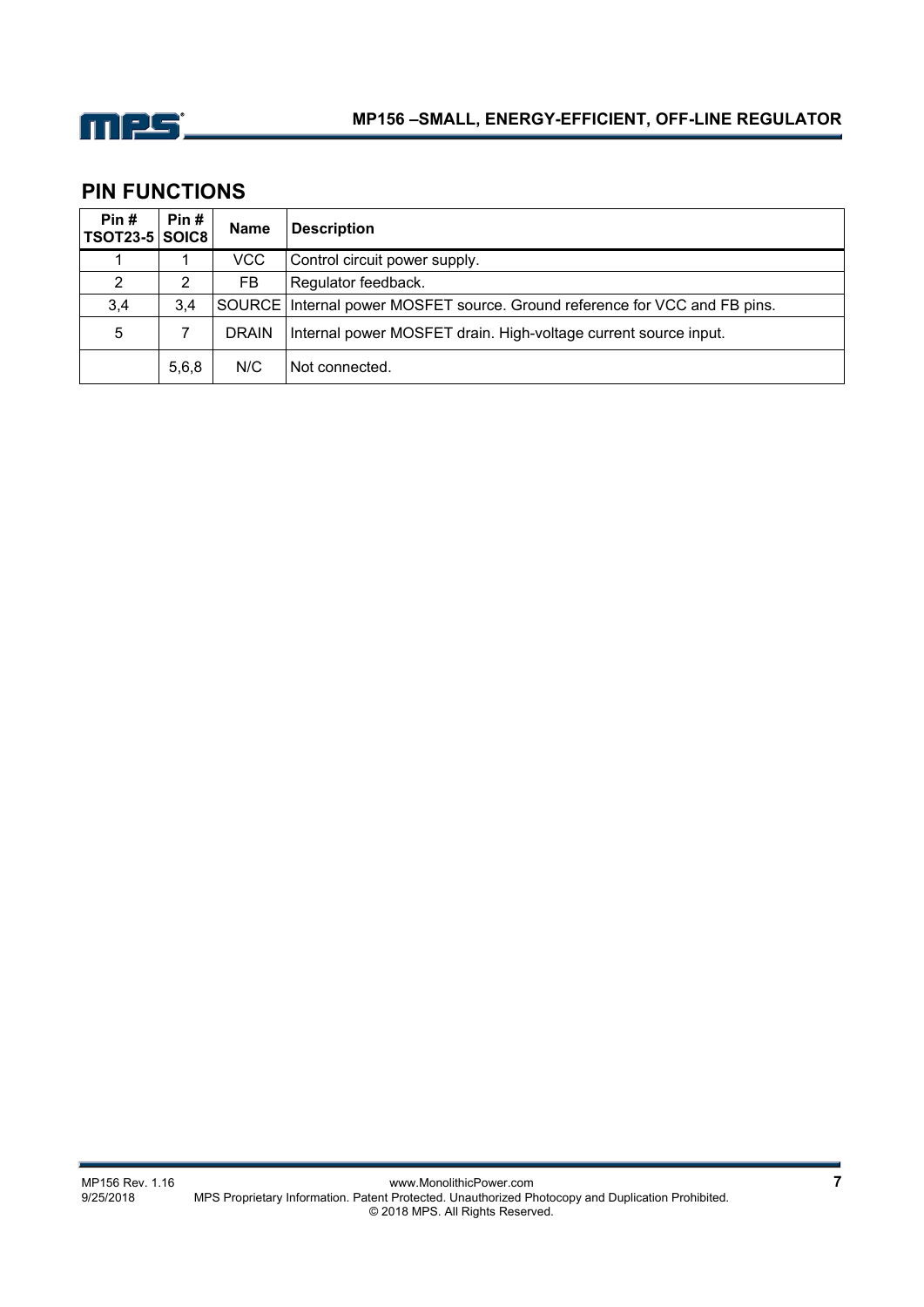

# **FUNCTIONAL BLOCK DIAGRAM**



**Figure 1: Functional Block Diagram**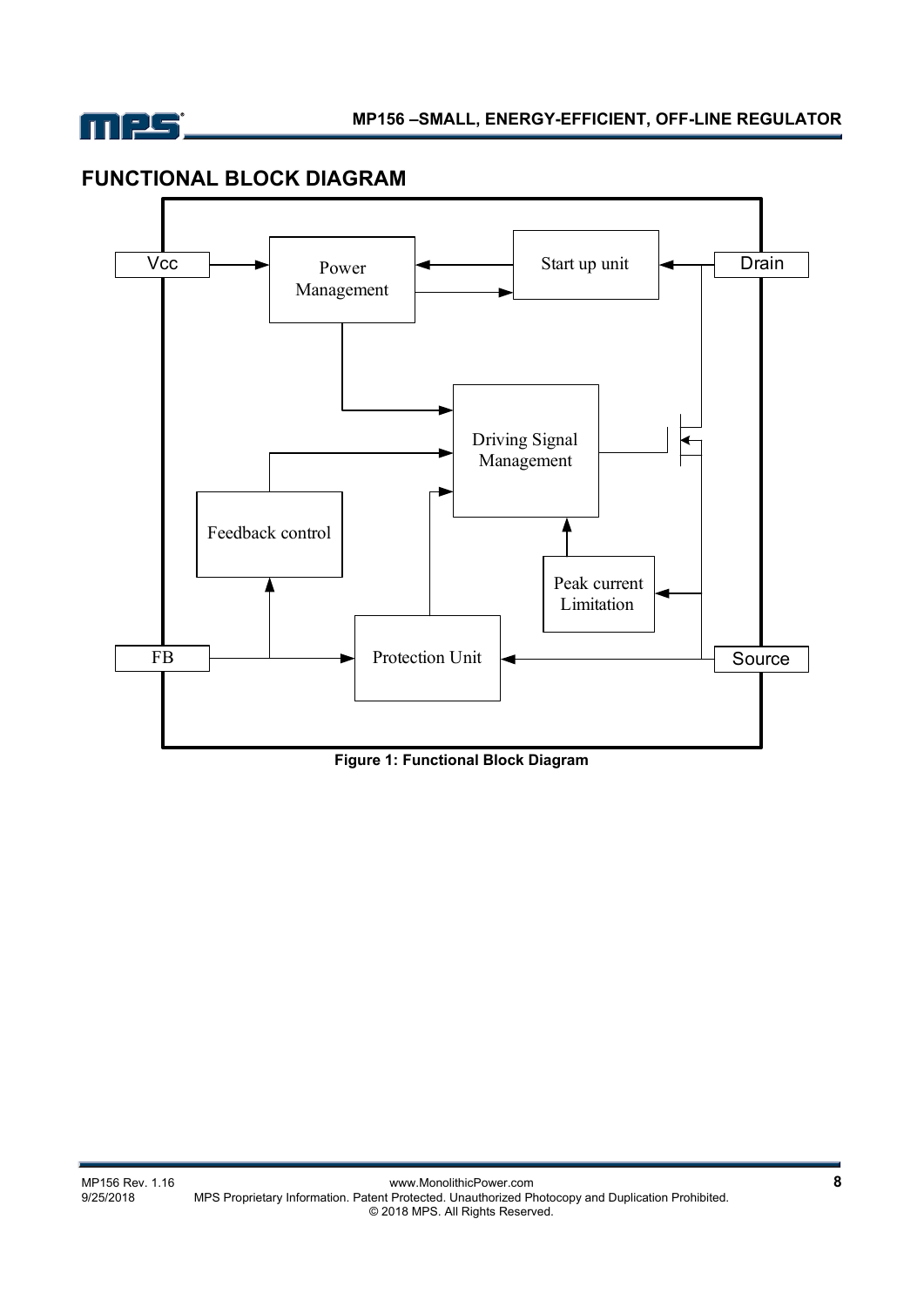

# **OPERATION**

MP156 is a green-mode-operation regulator: the peak current and the switching frequency both decrease with a decreasing load. As a result, it still offers excellent light-load efficiency, thus improved average efficiency. The typical application diagram shows the regulator operating with a minimum number of external components. It incorporates multiple features as described in the following sections.

## **Start-Up and Under-Voltage Lockout**

The internal high-voltage regulator self-supplies the IC from the Drain pin. The IC starts switching and the internal high voltage regulator turns off when the voltage on VCC reaches 5.6V. The internal high-voltage regulator turns on to charge the external VCC capacitor when the VCC voltage falls below 5.3V. A small capacitor (in the low μF range) can maintain the VCC voltage and thus lower the capacitor cost.

When the VCC voltage drops blow 3.4V, the IC stops switching, then the internal high-voltage regulator charges the VCC capacitor.

Under fault conditions—such as OLP, SCP, and OTP—the IC stops switching and an internal current source (~16μA) discharges the VCC capacitor. The internal high-voltage regulator will not charge the VCC capacitor until the VCC voltage drops below 2.4V. Under fault conditions, estimate the restart time using the following equation,

$$
\tau_{\text{restart}} = C_{\text{VCC}} \times \frac{V_{\text{CC}} - 2.4V}{16 \mu A} + C_{\text{VCC}} \times \frac{5.6V - 2.4V}{3.5mA}
$$

Figure 2 shows the typical waveform with VCC under-voltage lockout.



**Figure 2: VCC Under-Voltage Lockout** 

## **Constant Voltage Operation**

MP156 acts as a fully-integrated regulator when used in the Buck topography, as shown in the typical application on page1.

At the beginning of each cycle, the integrated MOSFET turns ON while the feedback voltage remains below the 2.5V reference voltage, which indicates insufficient output voltage. The peak current limitation determines the ON period. After the ON period elapses, the integrated MOSFET turns off. The freewheeling diode (D1) will not turn on until the inductor (L1) charges the sampling capacitor (C3) voltage to equal the output voltage. The sampling capacitor voltage changes with the output voltage, and can sample and hold the output voltage to regulate the output voltage. The sampling capacitor voltage will decrease when the L1 inductor current falls below the output current. When the feedback voltage falls below the 2.5V reference voltage, a new switching cycle begins. Figure 3 shows this operation under CCM in detail.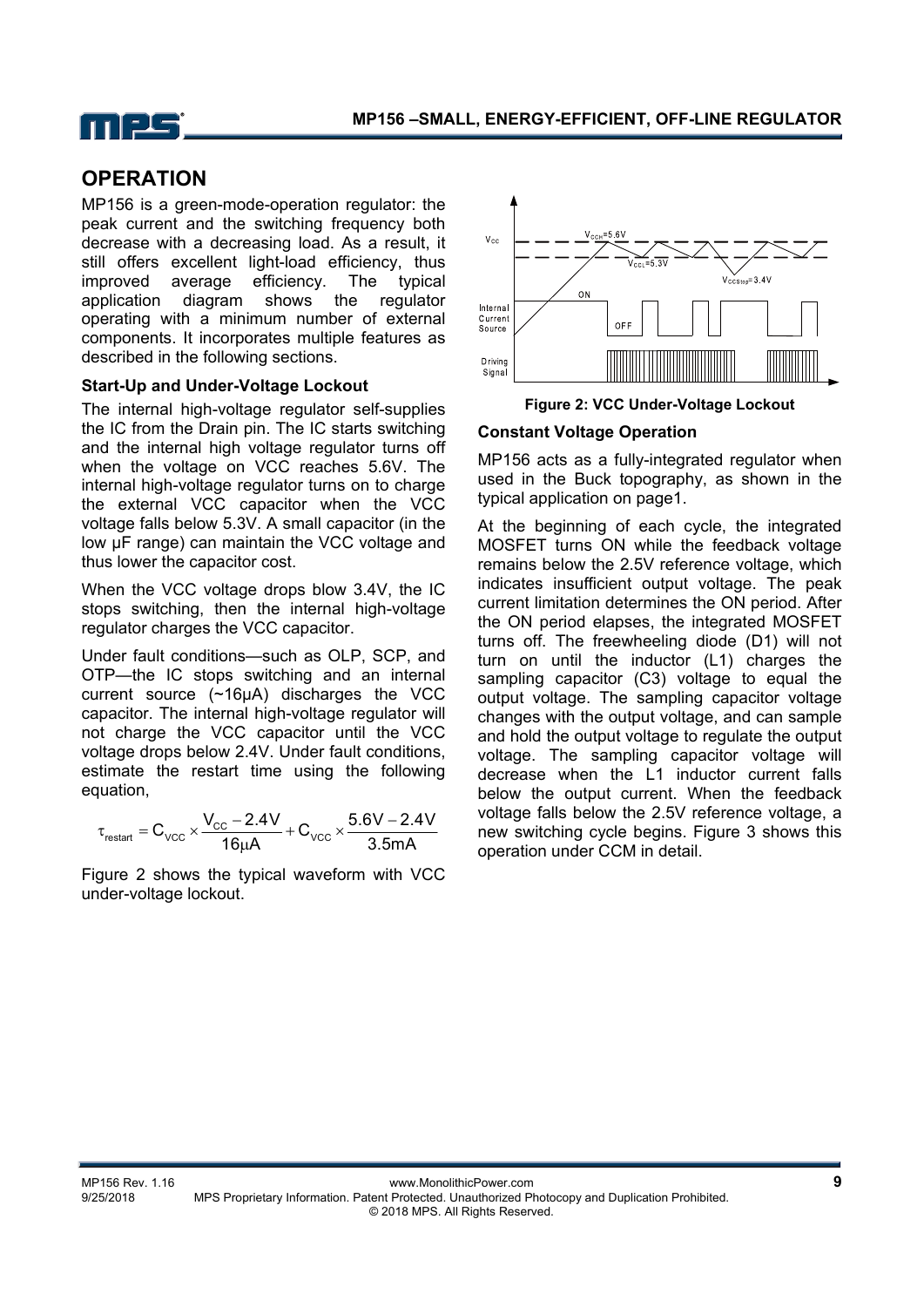



**Figure 3: VFB vs. VO**

Thus monitoring the sampling capacitor regulates the output voltage. Use the following equation to determine the output voltage:

$$
Vo=2.5V\times\frac{R1+R2}{R2}
$$

#### **Frequency Foldback**

Under light-load or no-load conditions, the output drops very slowly, thus increasing the time when the MOSFET turn-on time. The frequency decreases as the load decreases. The MP156 remains highly efficiency under light-load condition by reducing the switching frequency automatically.

Determine the switching frequency as:

$$
f_s = \frac{(V_{in} - V_o)}{2L(I_{peak} - I_o)} \cdot \frac{V_o}{V_{in}}
$$
, for CCM  

$$
f_s = \frac{2(V_{in} - V_o)}{LI_{peak}^2} \cdot \frac{I_o V_o}{V_{in}}
$$
, for DCM

At the same time, the peak current limit decreases from 290mA as the off-time increases. In standby mode, the frequency and the peak current are both minimized, allowing for a smaller dummy load. As a result, peak-current compression helps to reduce no-load consumption. Estimate the peak current limit from the following equation ( $\tau_{off}$  is the power module's off time):

$$
I_{\text{Peak}}=290mA-(1mA/\mu s)\times(\tau_{\text{off}}-18\mu s)
$$

### **Minimum Off-Time Limit**

The MP156 implements a minimum off-time limit. During normal operation, the minimum off-time limit is 18μs, and this limit gradually shortens during the start-up period from 72μs, to 36μs, to 18μs (see Figure 4). Each minimum off-time retains 128 switching cycles. This soft-start function provides a safe start-up.



128 Switching cycle 128 Switching cycle

Figure 4:  $\tau_{\text{minor}}$  at Start-Up

## **EA Compensation**



**Figure 5: EA and Ramp Compensation** 

**The** MP156 features error amplifier (EA) compensation function (Shown in Figure 5) to improve load regulation. 6µs after the MOSFET turns off, the MP156 samples the feedback voltage. Thus EA compensation regulates the 2.5V reference voltage with the load to improve overall power regulation.

## **Ramp Compensation**

An internal ramp compensation circuit precisely maintains the output voltage. Figure 6 shows an exponential voltage sinking source added to pull down the reference voltage of the feedback comparator. The ramp compensation is a function of the load conditions: the compensation is about the 1mV/µs under full-load conditions compensation increases exponentially as the load decreases.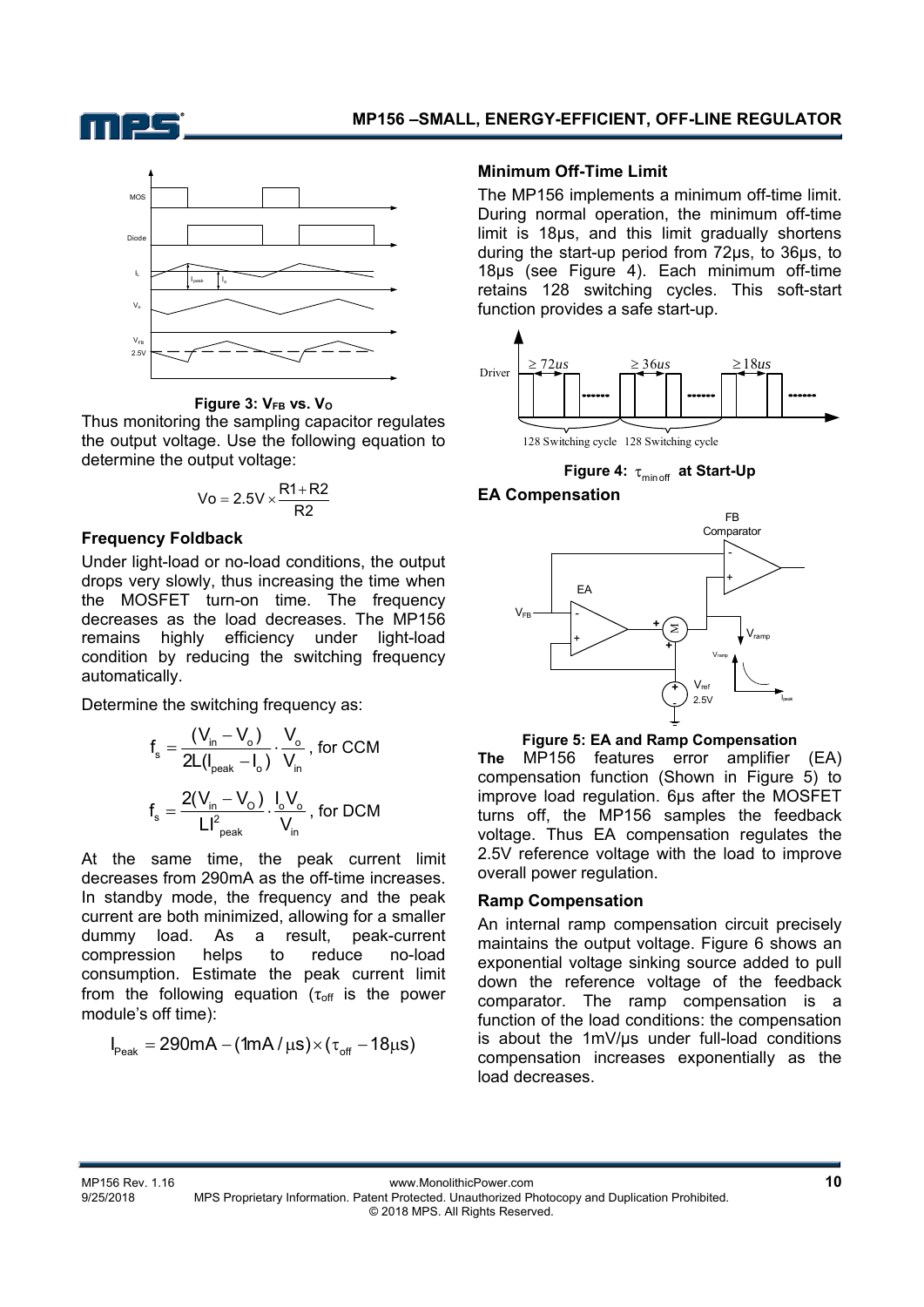

### **Over-Load Protection (OLP)**

The peak current and the switching frequency both increase as the load increases. When the switching frequency and peak current reach their maximums, the output voltage decreases if the load continues to increase so that the FB voltage drops below the OLP point.

The MP156 continuously monitors FB. When the FB voltage drops below 1.7V—which is considered as an error flag—the timer starts. Removing the error flag resets the timer. If the timer reaches 170ms  $(f_s=37kHz)$ , OLP occurs. This timer duration avoids triggering OLP when the power supply starts up or is in a load transition phase: The power supply should start up in less than 170ms (fs=37kHz). Changing the switching frequency changes the OLP delay time as per the following equation:

$$
\tau_{\text{Delay}} \approx 170 \text{ms} \times \frac{37 \text{kHz}}{\text{fs}}
$$

### **Short-Circuit Protection (SCP)**

The MP156 monitors the peak current, and shuts down when the peak current rises above 450mA through short-circuit protection. The power supply resumes operation with the removal of the fault.

#### **Thermal Shutdown (TSD)**

To prevent any lethal thermal damage, the MP156 shuts down switching when the inner temperature exceeds 150°C. During the thermal shutdown (TSD), the VCC capacitor discharges to 2.4V, and then the internal high voltage regulator re-charges by.

#### **Open-Loop Detection**

If  $V_{FB}$  is less than 60mV, the IC will stop switching and a re-start cycle will begin. During start-up, the open loop detection is blanked for 128 switching cycles.

#### **Leading-Edge Blanking**

An internal leading-edge blanking (LEB) unit between the current sense resistor inside the IC and the current comparator input—avoids premature switching pulse termination due to parasitic capacitance,. During the blanking time, the current comparator is disabled and can not turn off the external MOSFET. Figure 6 shows the leading-edge blanking.



**Figure 6: Leading-Edge Blanking**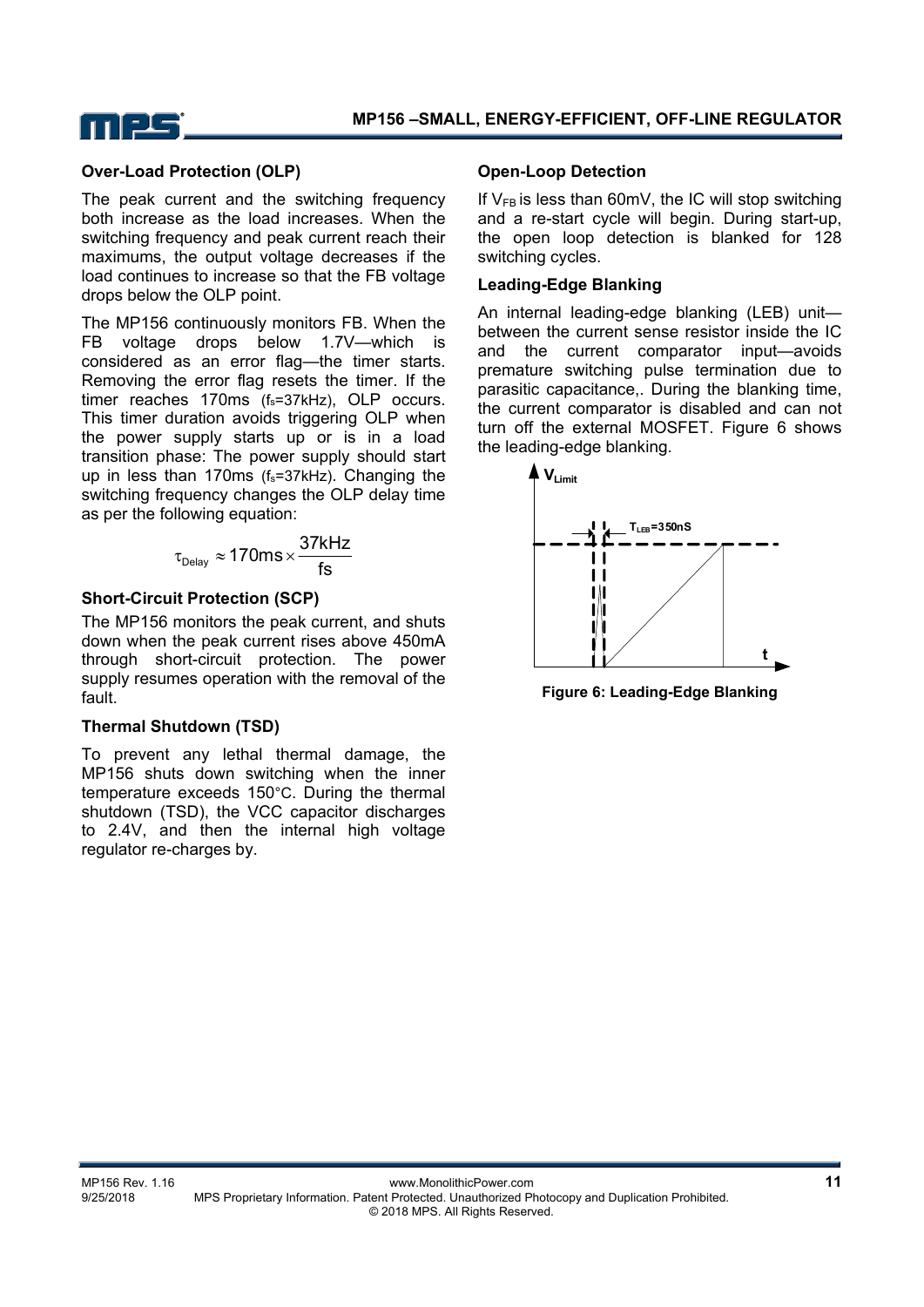

## **APPLICATION INFORMATION**

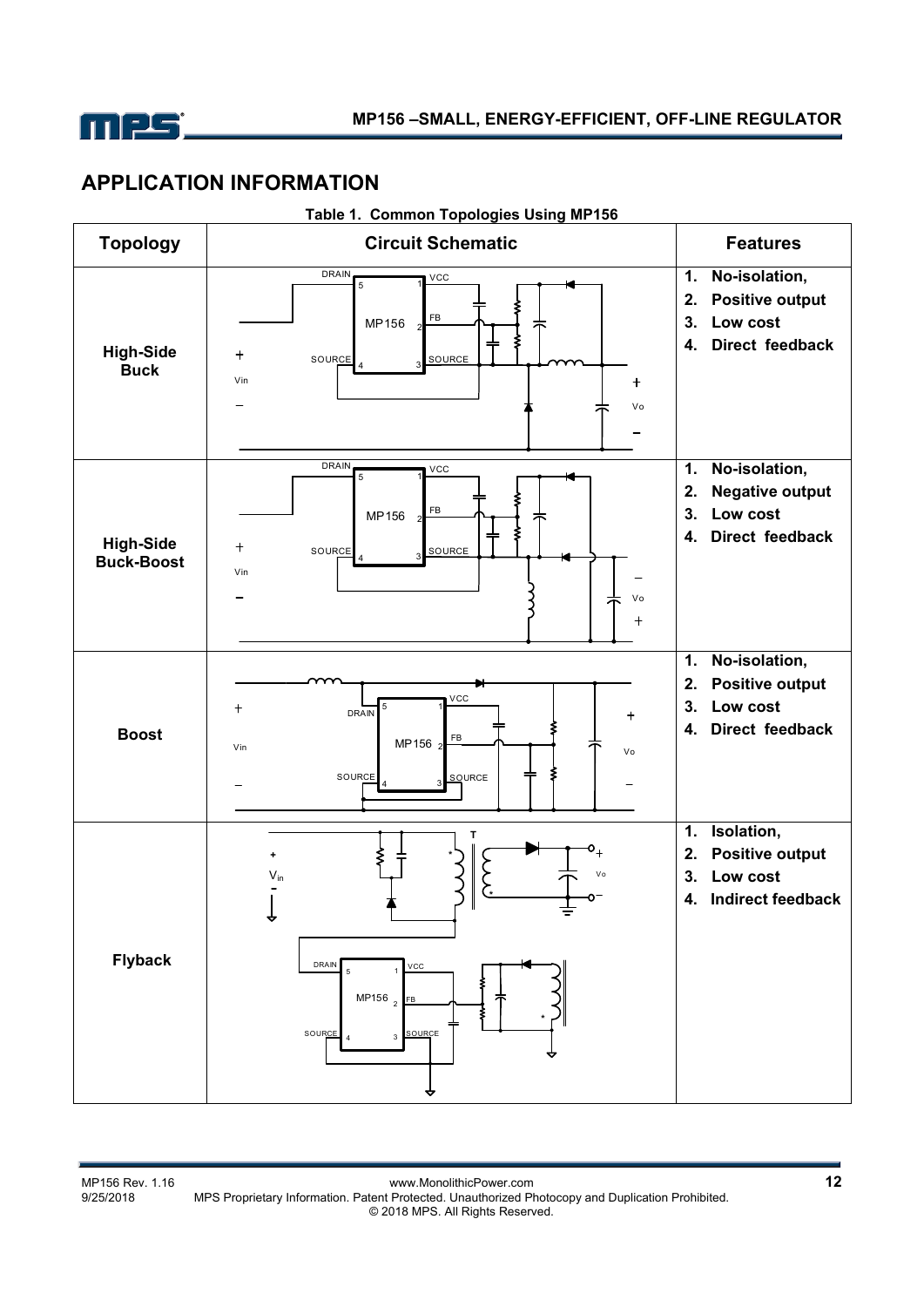

## **Topology Options**

MP156 can be used in common topologies, such as Buck, Buck-Boost, Boost and Flyback. Please find the Table.1 for more information.

## **Component Selection**

#### **Input Capacitor**

The input capacitor supplies the DC input voltage for the converter. Figure 7 shows the typical DC bus voltage waveform of a half-wave rectifier.



**Figure 7: Input Voltage Waveform** 

Typically, the use of a half-wave rectifier requires an input capacitor rated at 3uF/W for the universal input condition. When using the fullwave rectifier, choose a smaller capacitor. Avoid a minimum DC voltage below 70V; a low DC input voltage can cause thermal shutdown.

#### **Inductor**

The MP156 has a minimum off-time limit that determines the maximum power output. The maximum power increases as the inductor increases. Using a smaller inductor may cause failure at full load, but a larger inductor means a higher OLP load. For best results, select an inductor with the minimum value that can supply the rated power. Estimate the maximum power with:

$$
P_{\text{omax}} = V_{o} (I_{\text{peak}} - \frac{V_{o} \tau_{\text{minoff}}}{2L}), \text{ for CCM}
$$

$$
P_{\text{omax}} = \frac{1}{2} L I_{\text{peak}}^{2} \cdot \frac{1}{\tau_{\text{minoff}}}, \text{ for DCM}
$$

To account for different converter tolerances such as peak current limitation, minimum off time and so on—find the minimum value,  $P_{min}$ , of the maximum output power. Choose an inductor with a P<sub>min</sub> higher than the rated power.

Figure 8 shows a example of a  $P_{min}$  curve with a 12V output. (I<sub>peak</sub>=0.29A, τ<sub>minoff</sub>=18μs)



**Figure 8: Pmin vs. L at 12V** 

For a 1.2W converter (12V, 0.1A), the minimum inductor value is about 0.9mH.

To reduce costs, use a standard off-the-shelf inductor no less than the calculated value.

#### **Freewheeling Diode**

Select a diode with a maximum reverse voltage rating greater than the maximum input voltage. and a current rating determined by the output current.

The freewheeling diode's reverse recovery can affect efficiency and circuit operation, so use an ultra fast diode such as the EGC10JH.

### **Output Capacitor**

The output capacitor is required to maintain the DC output voltage. Estimate the output voltage ripple as:

$$
V_{\text{CCM\_ripple}} = \frac{\Delta i}{8f_s C_o} + \Delta i \cdot R_{\text{ESR}}, \text{ for CCM}
$$
\n
$$
V_{\text{DCM\_ripple}} = \frac{I_o}{f_s C_o} \cdot \left(\frac{I_{pk} - I_o}{I_{pk}}\right)^2 + I_{pk} \cdot R_{\text{ESR}}, \text{ for DCM}
$$

| MP156 Rev. 1.14 | www.MonolithicPower.com                                                                           |  |
|-----------------|---------------------------------------------------------------------------------------------------|--|
| 9/25/2018       | MPS Proprietary Information. Patent Protected. Unauthorized Photocopy and Duplication Prohibited. |  |
|                 | © 2018 MPS. All Rights Reserved.                                                                  |  |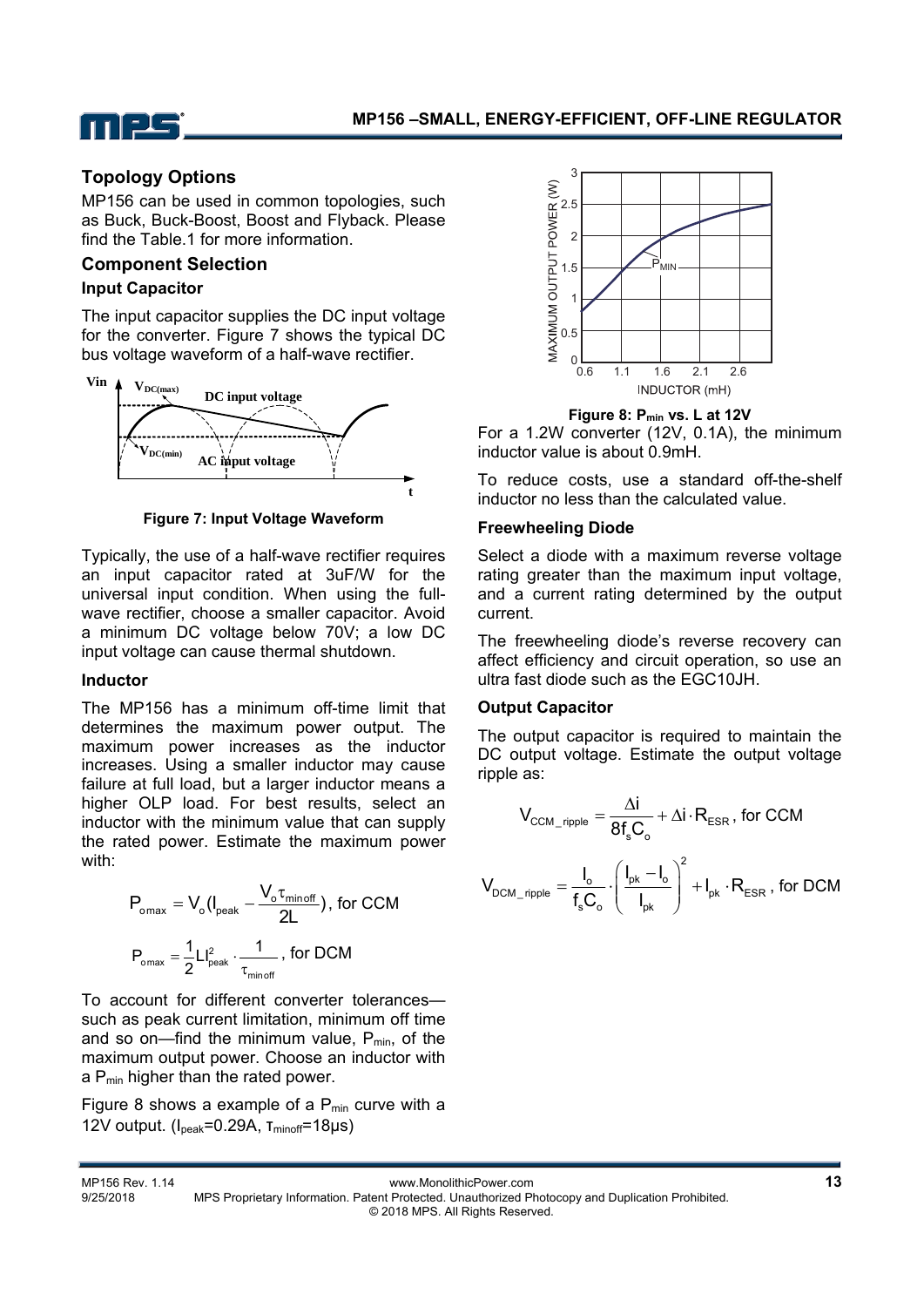

For best results, use ceramic, tantalum or low ESR electrolytic capacitors to reduce the output voltage ripple.

#### **Feedback Resistors**

The resistor divider determines the output voltage. Choose appropriate values for R1 and R2 to maintain  $V_{FB}$  at 2.5V. Avoid large R2 value (typically 5kΩ to 10kΩ).

### **Feedback Capacitor**

The feedback capacitor provides a sample and hold function. Small capacitors result in poor regulation at light loads, and large capacitors affect the circuit operation. Roughly estimate an optimal capacitor value using the following equation:

$$
\frac{1}{2}\frac{V_o}{R_1+R_2}\cdot\frac{C_o}{I_o}\leq C_{FB}\leq \frac{V_o}{R_1+R_2}\cdot\frac{C_o}{I_o}
$$

Choose the nearest appropriate value.

## **Dummy Load**

A dummy load is required to maintain the load regulation. This ensures sufficient inductor energy to charge the sample and hold capacitor to detect the output voltage. Normally a 3mA dummy load is needed and can be adjusted to the regulated voltage. Increasing the dummy load reduces the efficiency and no-load consumption. Use a zener diode if no-load regulation is not a concern.

## **Auxiliary VCC Supply**



**Figure 9: Auxiliary Vcc Supply Circuit** The MP156 drops below the 30mW no-load

power requirement. This chip requires a diode (D3) to reduce overall power consumption.

In addition, the MP156 requires an external VCC supply. This supply is derived from the resistor connected between C3 and C4. For values above  $V_0$ =7V, determine R3 as per the formula below.

$$
R \approx \frac{V_o - 5.8V}{180 \mu A}
$$

#### **Surge Performance**

Select an appropriate input capacitor value to obtain a good surge performance. Figure 10 shows the half-wave rectifier. Table 2 shows the capacitance required under normal condition for different surge voltages.



**Figure 10: Half-Wave Rectifier** 

| <b>Table 2: Recommended Capacitance</b> |  |
|-----------------------------------------|--|
|                                         |  |

| <b>Surge</b><br>voltage | 500V      | 1000V       | 2000V     |
|-------------------------|-----------|-------------|-----------|
| C1                      | $1 \mu F$ | $10\mu F$   | $22\mu F$ |
| C <sub>2</sub>          | $1 \mu F$ | $4.7 \mu F$ | $10\mu F$ |

## **Layout Guide**

PCB layout is very important for reliable operation, and good EMI and thermal performance. Please follow these guidelines to optimize performance.

- 1) Minimize the loop area formed by the input capacitor, IC, freewheeling diode, inductor and output capacitor.
- 2) Place the power inductor far away from the input filter.
- 3) Place a capacitor valued at several hundred pF between the FB pin and source as close the IC as possible.
- 4) Connect the exposed pad with the DRAIN pin to a larger copper area to improve thermal performance.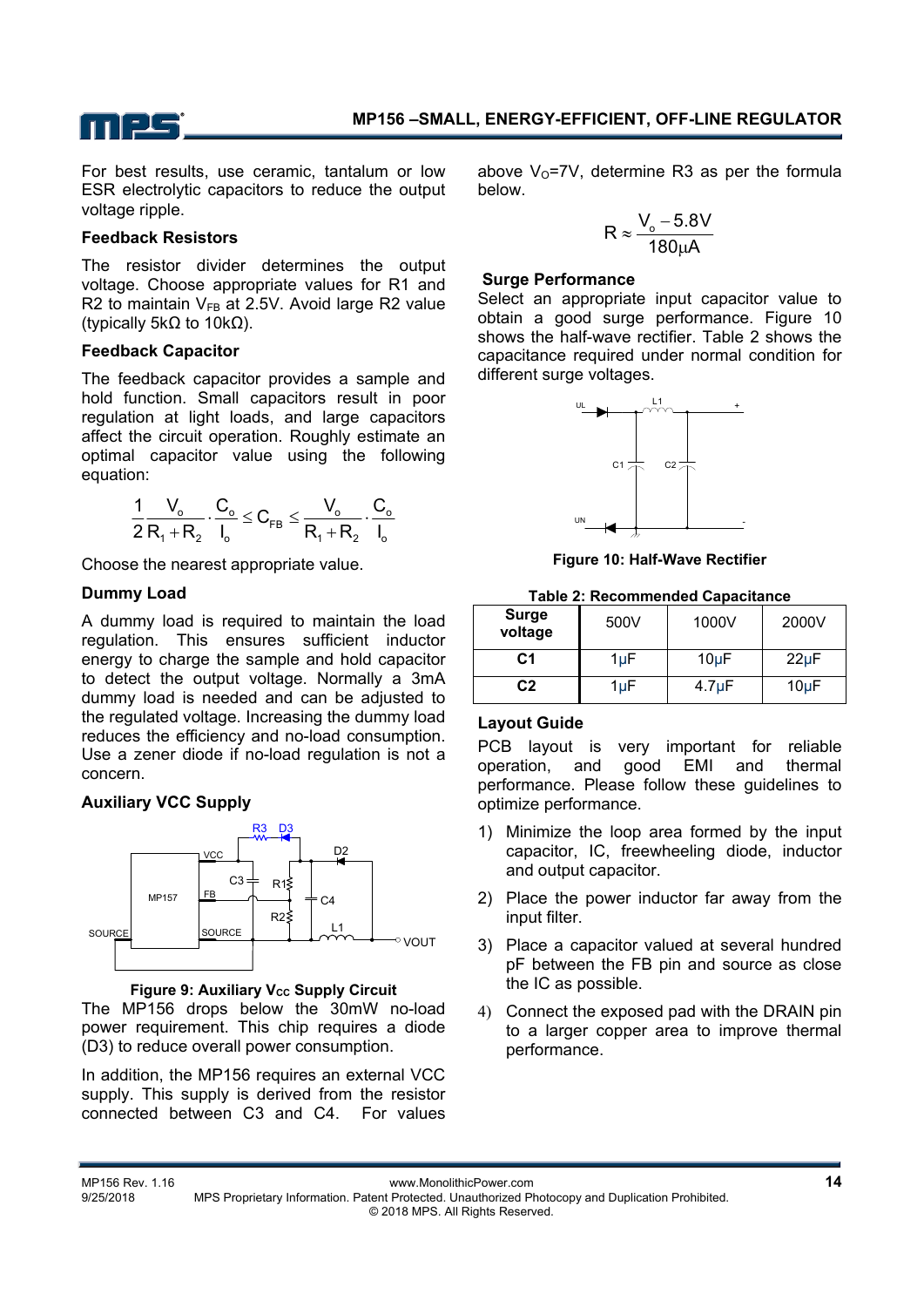



**Top** 

## CAUTION: HIGH VOLTAGE  $\blacksquare$  $\blacksquare$ הו ದ တ္တ Ξ ၛ S g Ω3

**Bottom Layer** 

### **Design Example**

Below is a design example following the application guidelines for the specifications:

**Table 3: Design Example** 

| Vın         | 85VAC to 265VAC    |
|-------------|--------------------|
| Vουτ        | /2۷                |
| <b>IOUT</b> | 150 <sub>m</sub> A |

The detailed application schematic is shown in Figure. The typical performance and circuit waveforms have been shown in the Typical Performance Characteristics section. For more device application, please refer to the related Evaluation Board Datasheets.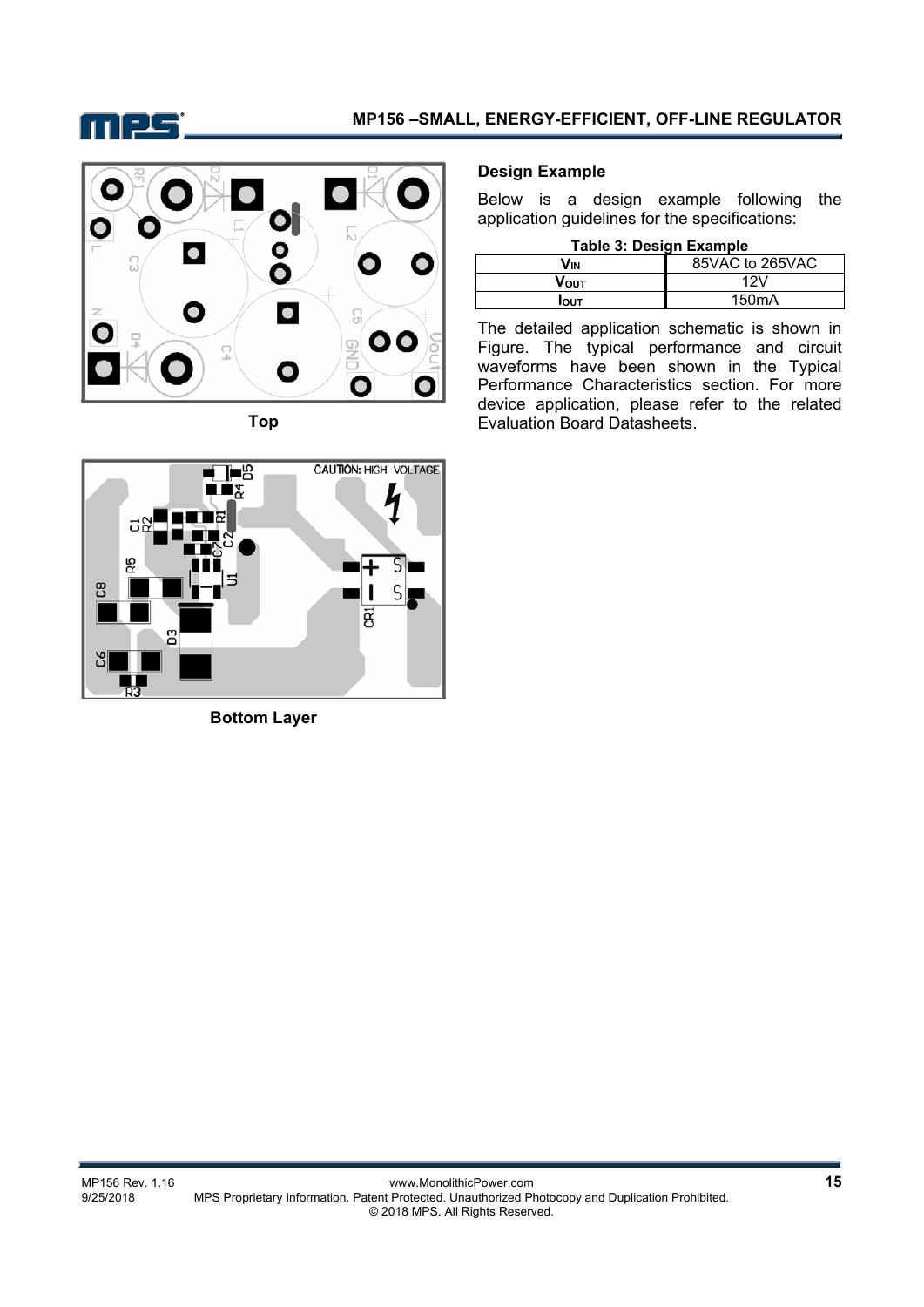

# **TYPICAL APPLICATION CIRCUITS**

Figure 11 shows a typical application example of a 12V, 150mA non-isolated power supply using MP156.



**Figure 11: Typical Application at 12V, 150mA**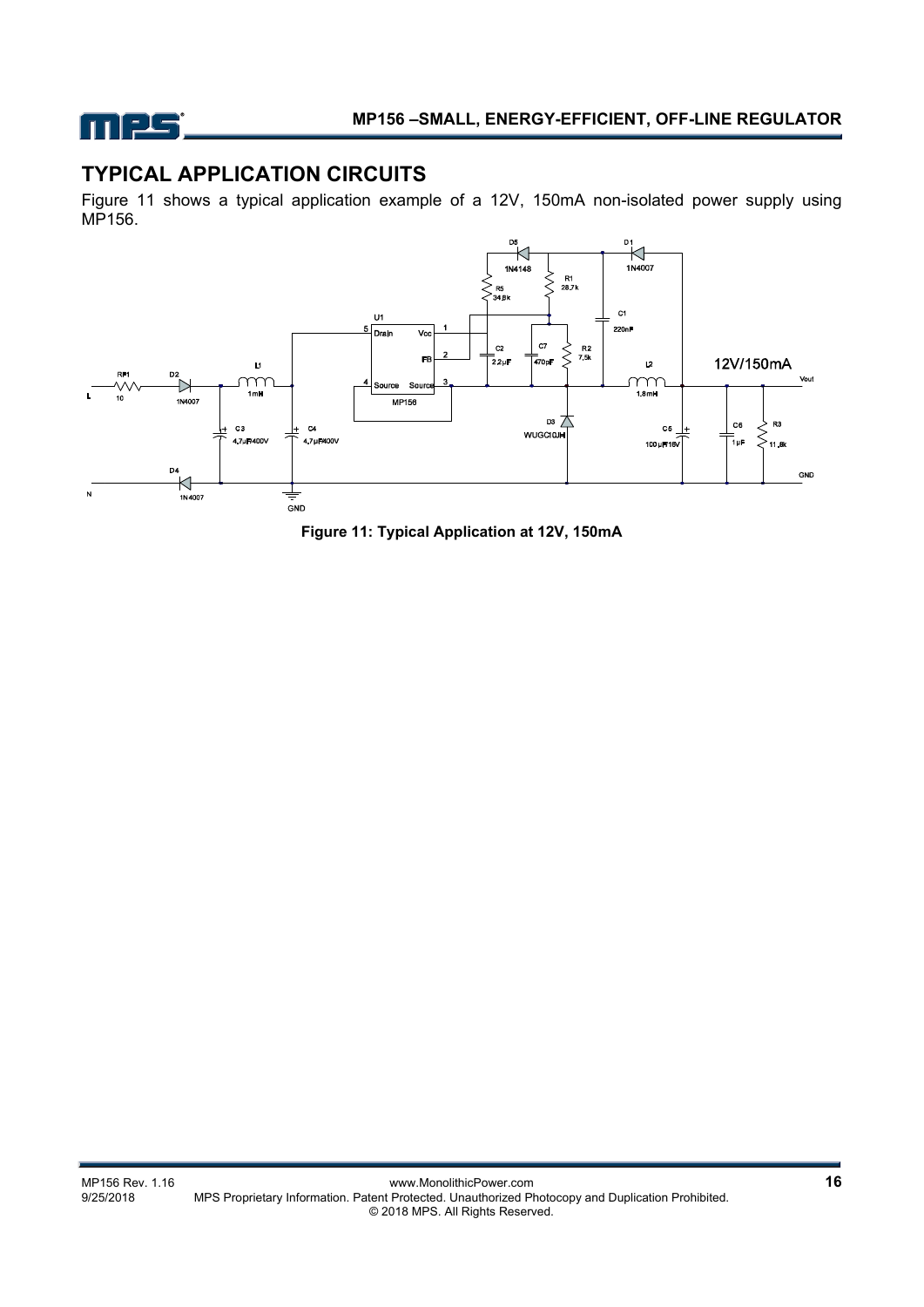

## **FLOW CHART**



UVLO, OTP, SCP, OLP and Open Loop Protection are auto restar **Figure 12: Control Flow Chart**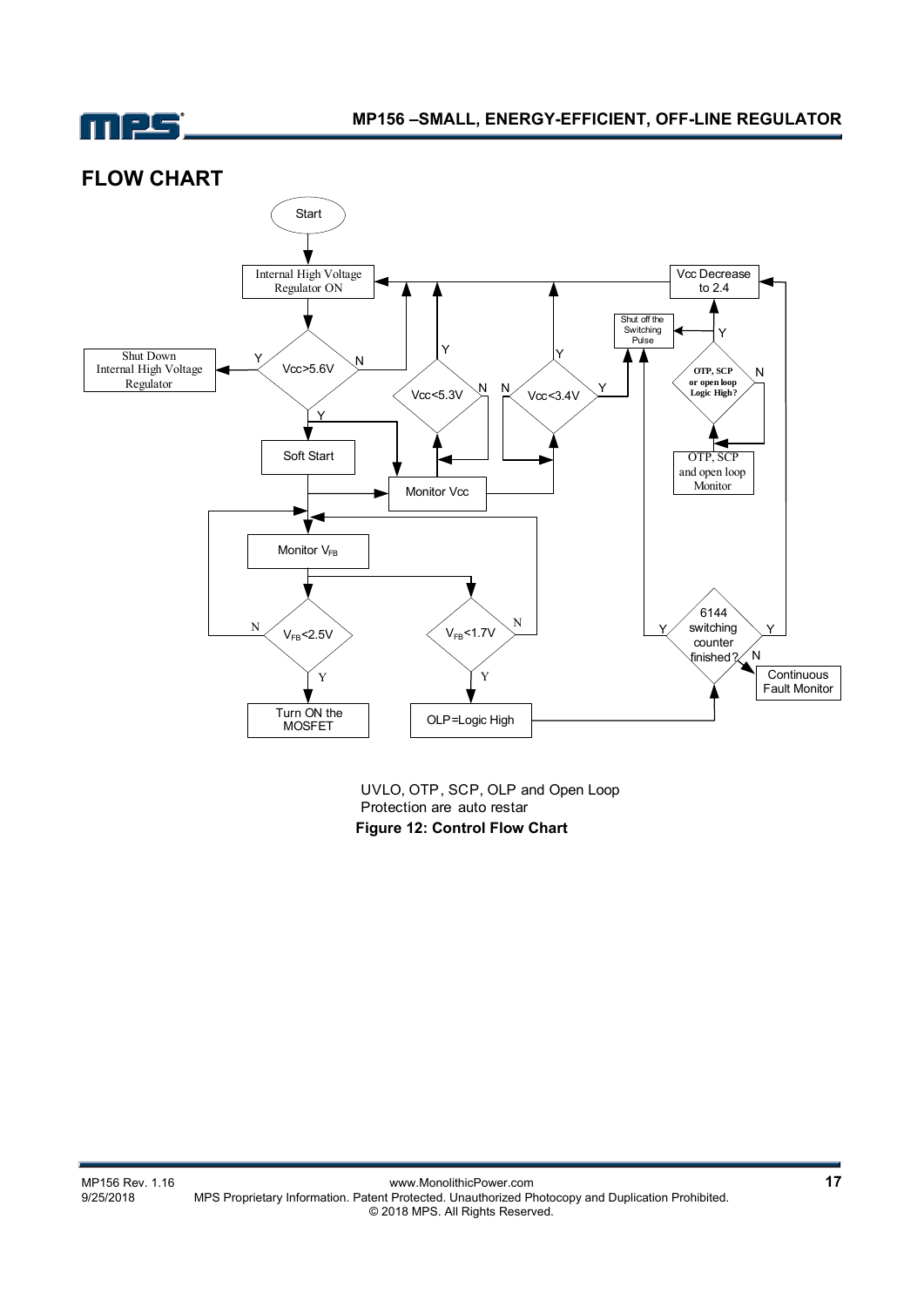

**Figure 13: Signal Evolution in the Presence of a Fault**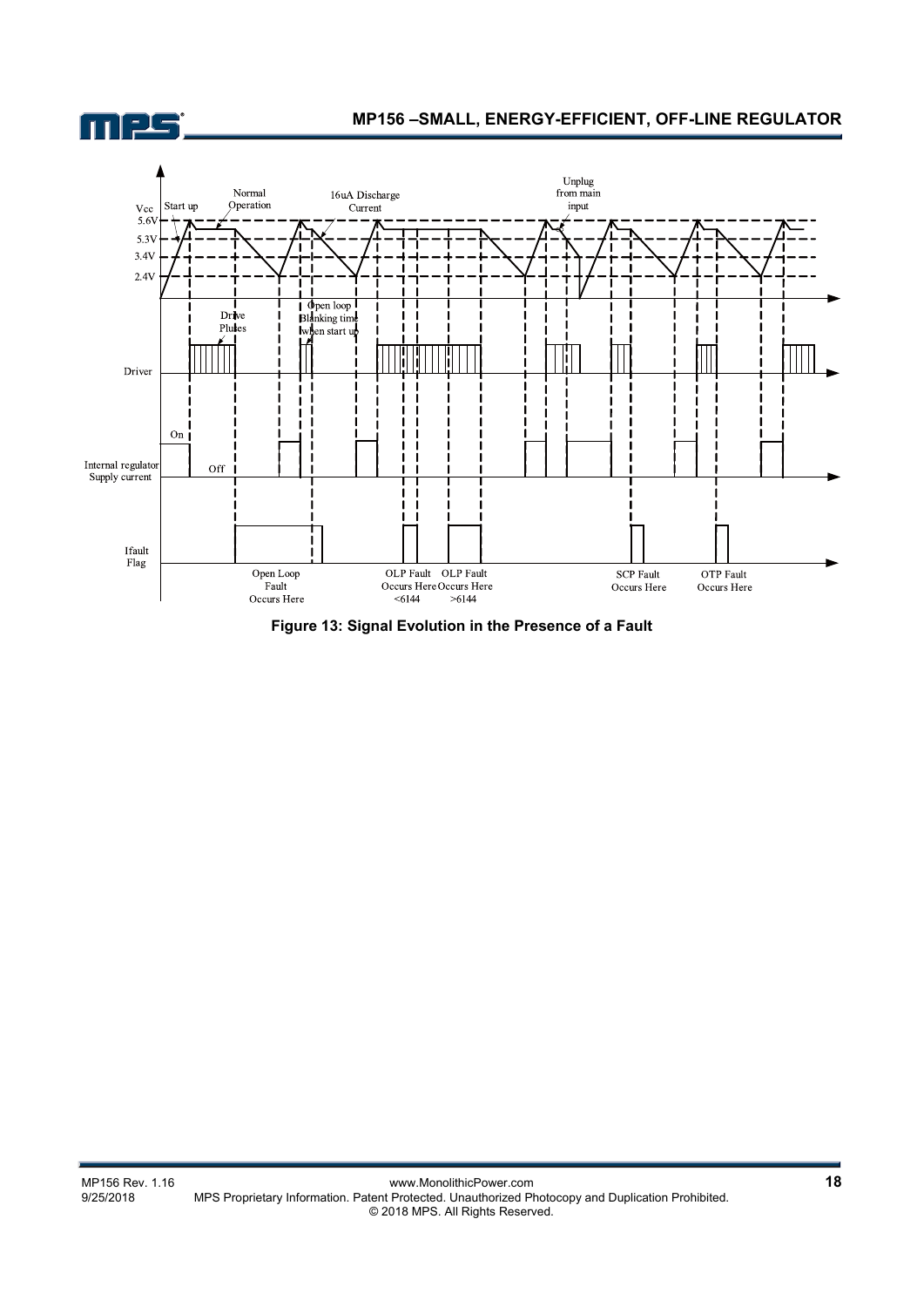

# **PACKAGE INFORMATION**



**TOP VIEW** 







#### **RECOMMENDED LAND PATTERN**



**SEE DETAIL "A"** 

**SIDE VIEW** 



**TSOT23-5** 

1) ALL DIMENSIONS ARE IN MILLIMETERS.

- 2) PACKAGE LENGTH DOES NOT INCLUDE MOLD FLASH,
- PROTRUSION OR GATE BURR.<br>3) PACKAGE WIDTH DOES NOT INCLUDE INTERLEAD FLASH OR PROTRUSION.
- 4) LEAD COPLANARITY (BOTTOM OF LEADS AFTER FORMING)<br>SHALL BE 0.10 MILLIMETERS MAX.
- 5) DRAWING CONFORMS TO JEDEC MO-193, VARIATION AA.
- 6) DRAWING IS NOT TO SCALE.